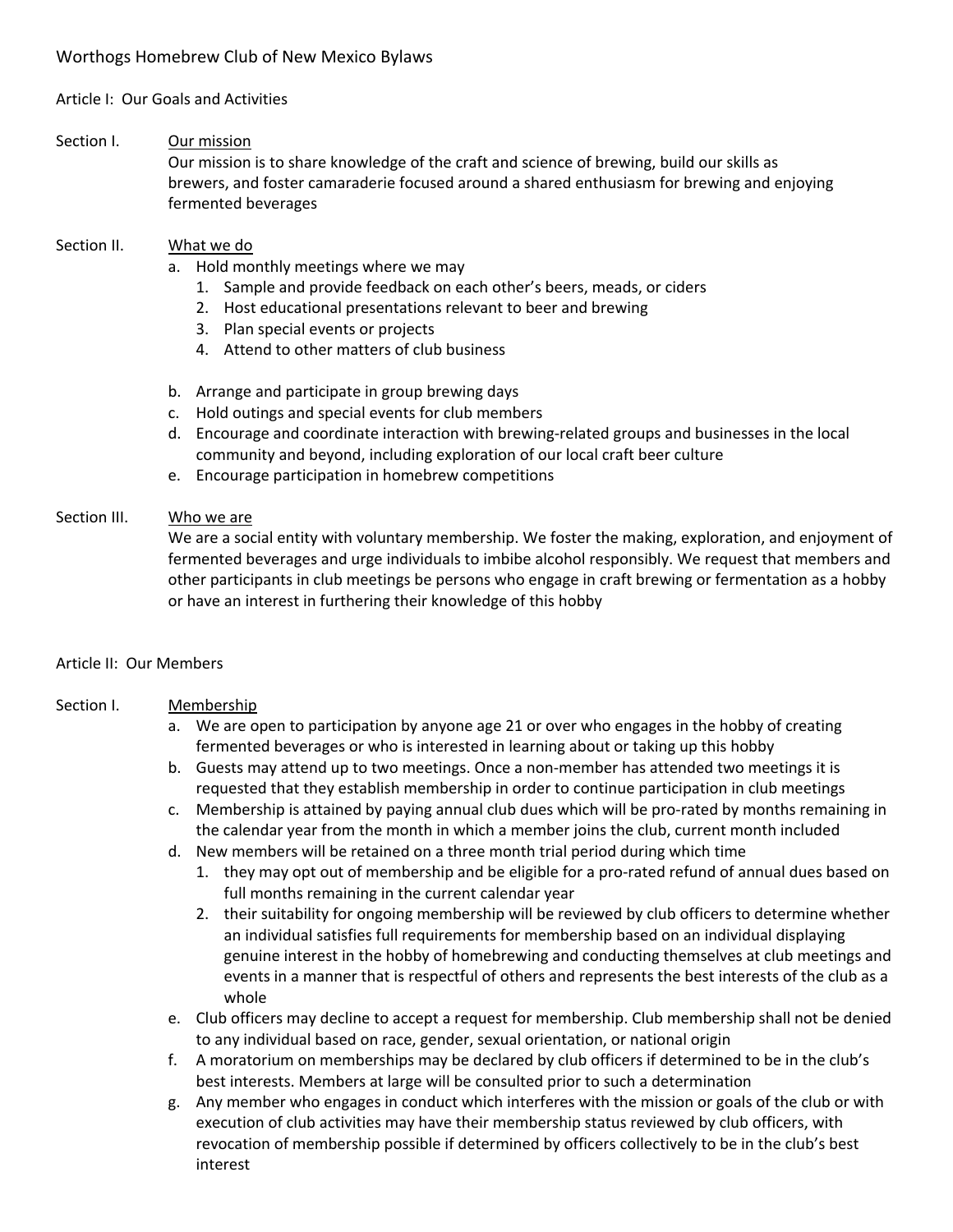Section II. Member Rights and Responsibilities

- a. All members have a right to vote on matters where a general membership vote is taken
- b. With approval by club officers members may be reimbursed for reasonable expenses related to club activities
- c. All members are expected to contribute in some way each year to the club's mission

## Section III. Release of Liability

- a. Participation in the club and its activities, in all settings, is entirely voluntary for members and guests
- b. Club activities may include the consumption of alcohol. It is hereby acknowledged that alcohol consumption may affect an individual's perception, judgement, and reaction time
- c. Through their presence at club activities members and guests implicitly accept responsibility for their individual choices and conduct and absolve the club of responsibility for their personal choices and conduct. By virtue of membership in the club individuals agree to hold the club collectively and the officers individually harmless with regards to their choice to consume alcohol and any resultant outcomes pertaining to their alcohol consumption

## Article III: Governance

## Section I. Administration

- a. All administrative powers shall be given to and controlled by elected club officers unless delegated by officers to other members
- b. Club officers shall not be monetarily compensated for their services nor use club funds for non-club expenses

## Section II. Club Officers - positions, duties and responsibilities

- a. President duties to include
	- 1. Finalize meeting agendas
	- 2. Organize and lead club meetings
	- 3. Oversee execution of club bylaws
	- 4. Perform community outreach and coordinate with relevant businesses and homebrew-oriented entities
	- 5. Collaborate with other officers to plan, oversee, and execute club activities and carry out the club mission
- b. Vice president duties to include
	- 1. Execute president's duties when the president is unavailable or when delegated by the president
	- 2. Assist president with execution of bylaws
	- 3. Collaborate with other officers to plan, oversee, and execute club activities and carry out the club mission
- c. Treasurer duties to include
	- 1. Maintain record of membership, including names and contact information of members
	- 2. Manage club funds: Collect membership dues, notify members when their dues are delinquent, maintain bank account(s), disburse reimbursements, and provide treasurer's reports of income, expenditures, and funds status
	- 3. Oversee club liability insurance available through American Homebrewers Association
	- 4. Collaborate with other officers to plan, oversee, and execute club activities and carry out the club mission
- d. Secretary duties to include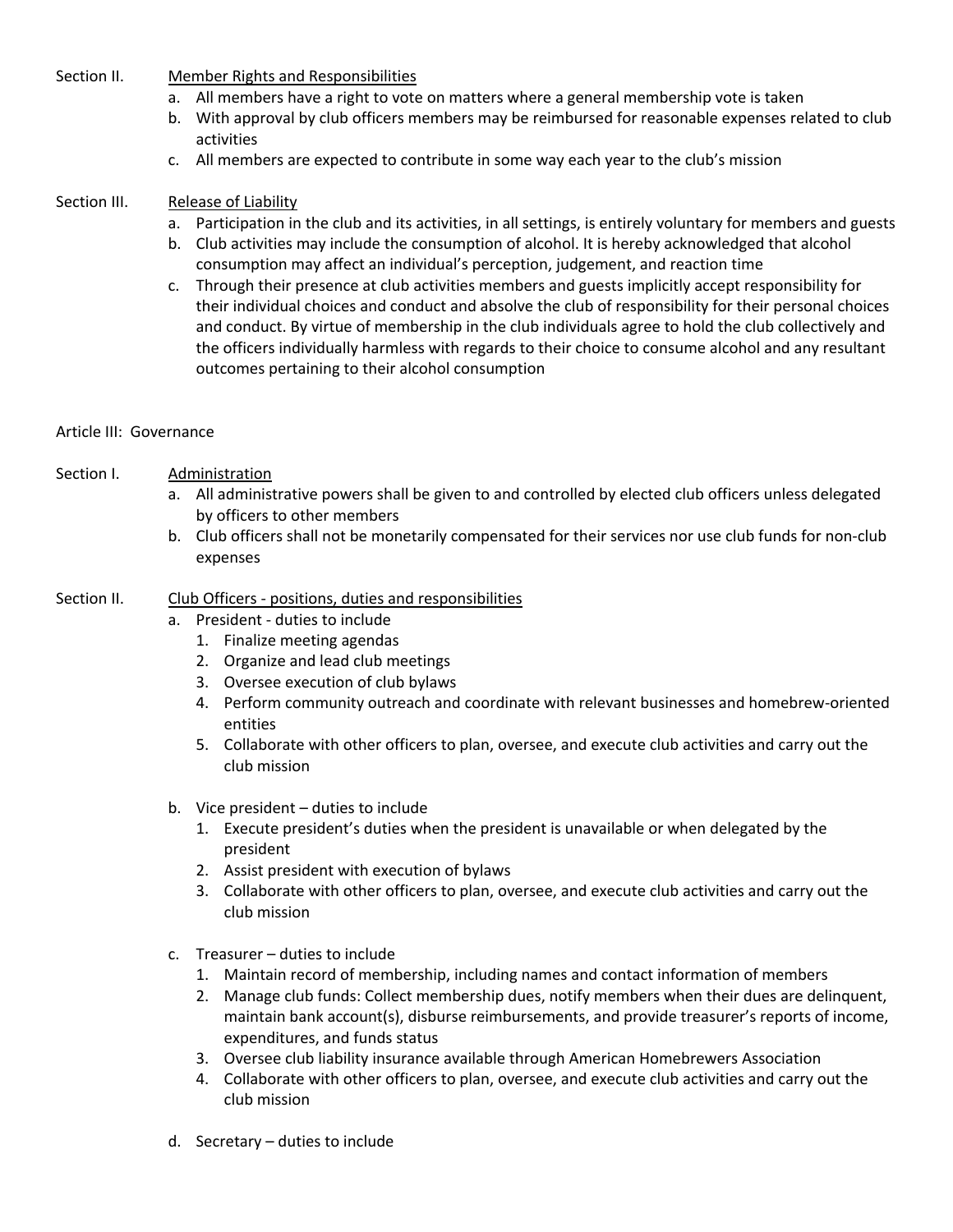- 1. Record meeting minutes or when unable to be present at meetings designate another member to record minutes
- 2. Publish club meeting minutes in a forum available to all members
- 3. Review and approve prior to publication or distribution any written materials produced by a club member intended for public viewing concerning the club or its activities or indicating the writer's club affiliation (e.g., articles, editorials, posters, fliers, advertisements, etc., excluding posts to Worthogs public social media pages or public website which shall be managed by club officers).
- 4. Collaborate with other officers to plan, oversee, and execute club activities and carry out the club mission
- e. Event coordinator duties to include
	- 1. Organize and/or oversee activities beyond regularly scheduled meetings in order to promote the club mission, provide social and educational opportunities for members, provide opportunities for the club to interface with professional brewing establishments and/or members of the public, and perform outreach for public benefit and public awareness of the club
	- 2. Collaborate with other officers to plan, oversee, and execute club activities and carry out the club mission
- f. Additional officer duties and responsibilities include
	- 1. Execute or oversee upkeep of public website, social media presence, club email, club calendar, and other digital means of communication
	- 2. Oversee purchase and distribution of club merchandise, club-related apparel, and club-related promotional material

# Section III. Officer term of service, nomination, and election

- a. An officer position may be filled by any club member in good standing who indicates willingness to uphold the duties of that office
- b. The term of service for an officer is one calendar year with terms of service beginning January  $1<sup>st</sup>$ annually. Officers are not limited in the number of terms they may serve
- c. Nominations for officer positions may be made by any member. Members may nominate themselves
- d. Nominations will be finalized in November yearly, with voting completed by the end of December
- e. All members are eligible to vote within the method(s) and forum(s) designated yearly by officers or club consensus for determining votes (e.g., membership present at November meeting, by online forum within a designated time frame, etc.)
- f. Vacancies in officer positions that occur within a yearly term of service will be filled by soliciting members to voluntarily serve and having a vote among membership, if needed, to designate an officer to complete the current term of office

## Article IV: Club Dues

## Section I. Amount, payment, and use

- a. Membership dues are \$25.00, payable annually, to be collected in January yearly from members renewing membership
- b. Members will be given a grace period of two months after their membership has expired to renew, after which time they will be asked to not attend meetings until dues are paid
- c. Dues will be used to underwrite costs of club activities, purchase food or beverages to be consumed at club meetings or activities, pay annual club liability insurance, purchase competition awards, purchase gifts for general membership, purchase promotional materials, and purchase club apparel to retain said apparel for re-purchase by individual members
- d. The dollar amount of dues may be changed up to once annually, enacted per the procedure for modifying club bylaws